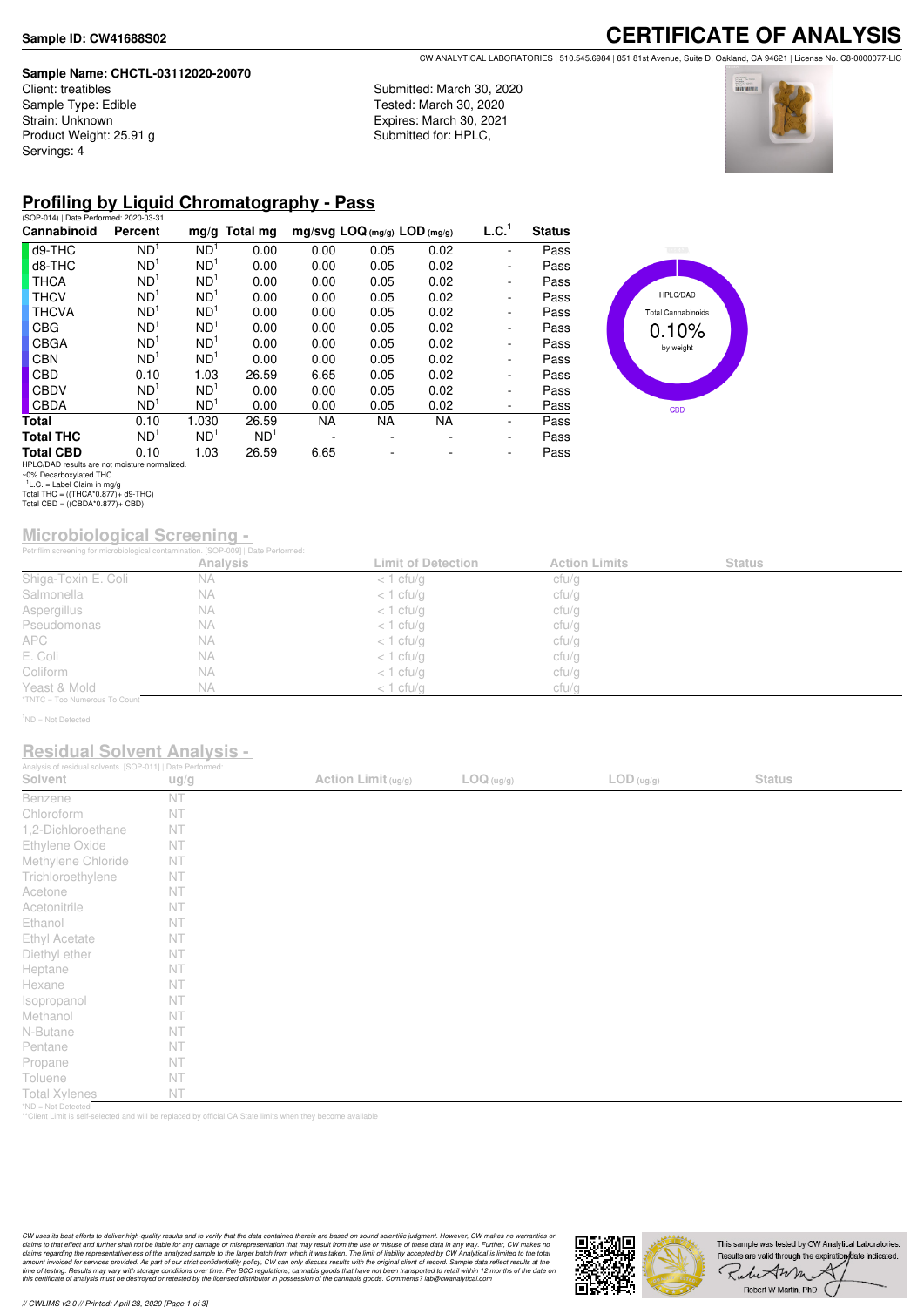#### **Sample ID: CW41688S02**

## **Sample Name: CHCTL-03112020-20070** Client: treatibles

Sample Type: Edible Strain: Unknown Product Weight: 25.91 g Servings: 4

**CERTIFICATE OF ANALYSIS** CW ANALYTICAL LABORATORIES | 510.545.6984 | 851 81st Avenue, Suite D, Oakland, CA 94621 | License No. C8-0000077-LIC

Submitted: March 30, 2020 Tested: March 30, 2020 Expires: March 30, 2021 Submitted for: HPLC,



### **Chemical Residue Screening -**

| Targeted analysis of chemical residues. [SOP-017]   Date Performed:                                                           | ug/g | $LOG (ug/g)$ <i>LOD</i> $(ug/g)$ <i>Action</i><br>Limit <sub>(ug/g)</sub> | <b>Status</b> |                               | ug/g                     | $LOG$ (ug/g) $LOD$ (ug/g) $Action$<br>Limit <sub>(ug/g)</sub> | <b>Status</b> |
|-------------------------------------------------------------------------------------------------------------------------------|------|---------------------------------------------------------------------------|---------------|-------------------------------|--------------------------|---------------------------------------------------------------|---------------|
| Abamectin                                                                                                                     | NT   |                                                                           |               | Fludioxonil                   | NT                       |                                                               |               |
| Acephate                                                                                                                      | NT   |                                                                           |               | Hexythiazox                   | NT                       |                                                               |               |
| Acequinocyl                                                                                                                   | NT   |                                                                           |               | Imazalil                      | NT                       |                                                               |               |
| Acetamiprid                                                                                                                   | NT   |                                                                           |               | Imidacloprid                  | NT                       |                                                               |               |
| Aldicarb                                                                                                                      | NT   |                                                                           |               | Kresoxim-methyl               | NT.                      |                                                               |               |
| Azoxystrobin                                                                                                                  | NT   |                                                                           |               | Malathion                     | NT                       |                                                               |               |
| <b>Bifenazate</b>                                                                                                             | NT   |                                                                           |               | Metalaxyl                     | NT                       |                                                               |               |
| Bifenthrin                                                                                                                    | NT   |                                                                           |               | Methiocarb                    | NT                       |                                                               |               |
| <b>Boscalid</b>                                                                                                               | NT   |                                                                           |               | Methomyl                      | NT.                      |                                                               |               |
| Captan                                                                                                                        | NT   |                                                                           |               | Mevinphos                     | NT                       |                                                               |               |
| Carbaryl                                                                                                                      | NT   |                                                                           |               | Myclobutanil                  | NT                       |                                                               |               |
| Carbofuran                                                                                                                    | NT   |                                                                           |               | Naled                         | NT                       |                                                               |               |
| Chlorantraniliprole                                                                                                           | NT   |                                                                           |               | Oxamyl                        | NT                       |                                                               |               |
| Chlordane                                                                                                                     | NT   |                                                                           |               | Paclobutrazol                 | NT                       |                                                               |               |
| Chlorfenapyr                                                                                                                  | NT   |                                                                           |               | Parathion methyl              | NT.                      |                                                               |               |
| Chlorpyrifos                                                                                                                  | NT   |                                                                           |               | <b>PCNB</b>                   | NT                       |                                                               |               |
| Clofentezine                                                                                                                  | NT   |                                                                           |               | Permethrin                    | NT                       |                                                               |               |
| Coumaphos                                                                                                                     | NT   |                                                                           |               | Phosmet                       | NT                       |                                                               |               |
| Cyfluthrin                                                                                                                    | NT   |                                                                           |               | Piperonyl butoxide            | NT                       |                                                               |               |
| Cypermethrin                                                                                                                  | NT   |                                                                           |               | Prallethrin                   | NT.                      |                                                               |               |
| Daminozide                                                                                                                    | NT   |                                                                           |               |                               | NT.                      |                                                               |               |
| Diazinon                                                                                                                      | NT   |                                                                           |               | Propiconazole                 |                          |                                                               |               |
| Dichlorvos                                                                                                                    | NT   |                                                                           |               | Propoxur                      | NT                       |                                                               |               |
|                                                                                                                               | NT   |                                                                           |               | Pyrethrin                     | NT                       |                                                               |               |
| Dimethoate<br>Dimethomorph                                                                                                    | NT   |                                                                           |               | Pyridaben                     | NT                       |                                                               |               |
|                                                                                                                               |      |                                                                           |               | Spinetoram                    | NT                       |                                                               |               |
| Ethoprophos                                                                                                                   | NT   |                                                                           |               | Spinosad                      | NT.                      |                                                               |               |
| Etofenprox                                                                                                                    | NT   |                                                                           |               | Spiromesifen                  | NT                       |                                                               |               |
| Etoxazole                                                                                                                     | NT   |                                                                           |               | Spirotetramat                 | NT                       |                                                               |               |
| Fenhexamid                                                                                                                    | NT   |                                                                           |               | Spiroxamine                   | NT                       |                                                               |               |
| Fenoxycarb                                                                                                                    | NT   |                                                                           |               | Tebuconazole                  | NT                       |                                                               |               |
| Fenpyroximate                                                                                                                 | NT   |                                                                           |               | Thiacloprid                   | NT                       |                                                               |               |
| Fipronil                                                                                                                      | NT   |                                                                           |               | Thiamethoxam                  | NT                       |                                                               |               |
| Flonicamid<br>*ND = Not Detected                                                                                              | NT   |                                                                           |               | Trifloxystrobin               | NT                       |                                                               |               |
| $NT = Not$ Tested<br><b>Heavy Metals Profiling -</b><br>Analysis of Heavy Metals. [SOP-012]   Date Performed:                 |      | ug/g                                                                      | LOG(ug/g)     | $\mathsf{LOD}(\mathsf{ug/g})$ |                          | Action Limit (ug/g)<br><b>Status</b>                          |               |
| Cadmium                                                                                                                       |      |                                                                           |               |                               |                          |                                                               |               |
| Lead                                                                                                                          |      |                                                                           |               |                               |                          |                                                               |               |
| Arsenic                                                                                                                       |      |                                                                           |               |                               |                          |                                                               |               |
| Mercury                                                                                                                       |      |                                                                           |               |                               |                          |                                                               |               |
| <sup>1</sup> ND = Not Detected                                                                                                |      |                                                                           |               |                               |                          |                                                               |               |
| <b>Water Activity -</b><br>Analysis to determine water activity   Date Performed:<br>Aw                                       |      |                                                                           |               |                               | <b>Action Limit (Aw)</b> | <b>Status</b>                                                 |               |
|                                                                                                                               |      |                                                                           |               |                               |                          |                                                               |               |
| <b>Foreign Material Analysis -</b><br>Analysis to determine whether foreign material is present   Date Performed:<br>Analysis |      |                                                                           |               |                               |                          | <b>Status</b>                                                 |               |
|                                                                                                                               |      |                                                                           |               |                               |                          |                                                               |               |

*// CWLIMS v2.0 // Printed: April 28, 2020 [Page 2 of 3]*